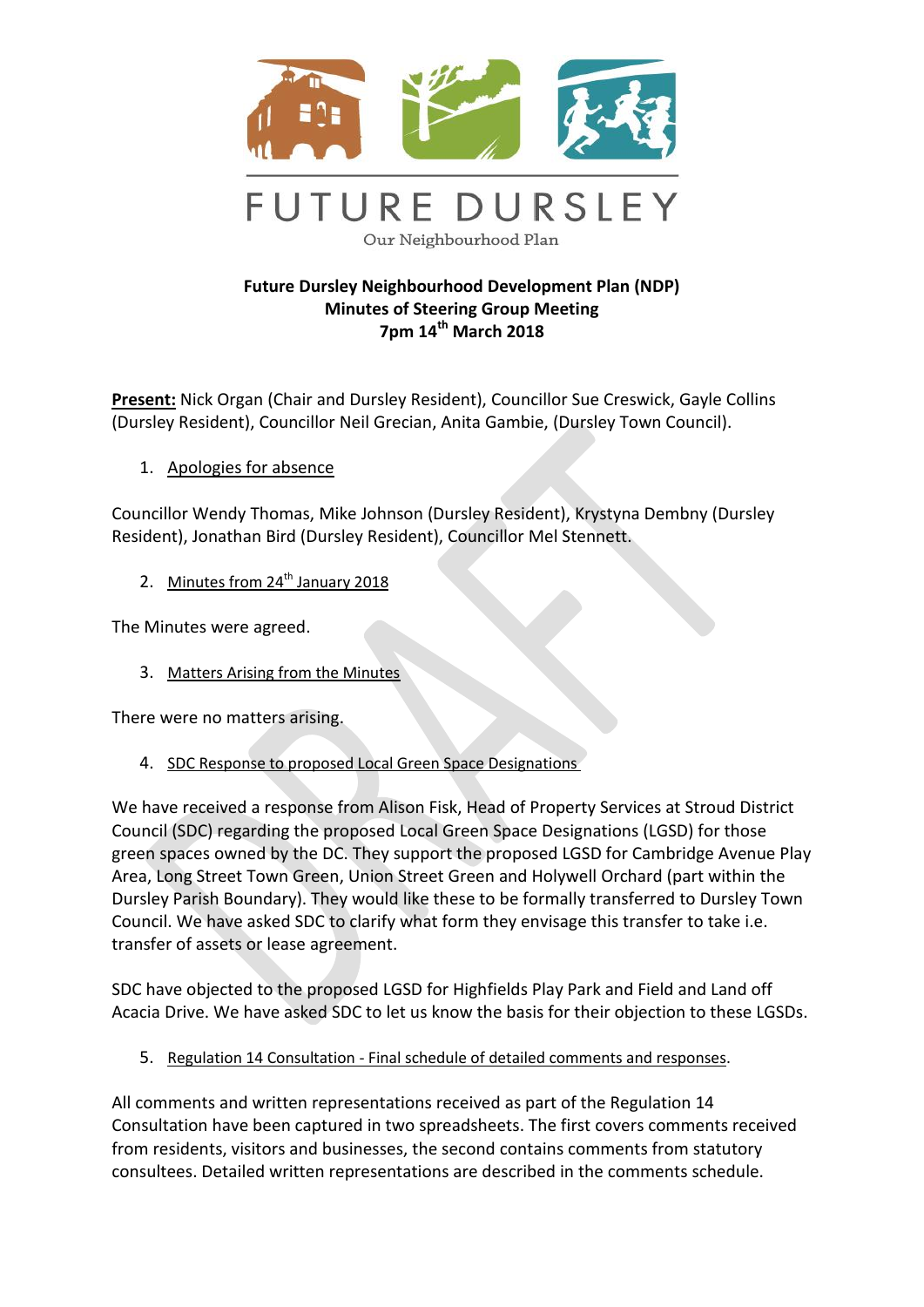

Our Neighbourhood Plan

These had been updated since the SG meeting in January. The two key changes were the completion of the NDP response to the comments from residents, visitors and businesses. The second was a final response to the comments from Stroud DC following the SGs' review of these in January and advice from Place Studio. Anita had reviewed both the SGs' comments and those from Place Studio and confirmed that there were no major differences between the two sets. The draft plan has been amended as a result of this process.

Nick asked SG members to confirm they were content with this process. All confirmed they were.

This Regulation 14 Consultation results has been posted on the NDP pages of the Town Council's website.

6. Submission Version of the Draft Plan

The Steering Group reviewed the submission version of the draft plan. Anita informed the group that further amendments were still required in respect of the list of all the evidence. The SG confirmed they were happy with the content but concerns were expressed about some of aspects of the design.

Specific comments were made about how difficult it is to read the content of the blue boxes with the white text as the justification of the content is too far to the left. Some of the photos would benefit from being lighter and theme headings could be bolder. Work on improving the clarity of the maps which have deteriorated since earlier versions of the plan is also underway.

Gayle's kindly offered to reformat the document using the InDesign software which she and her husband use in their own design consultancy business. Anita would arrange for her to receive the document file in the relevant format.

7. Draft Consultation Statement

The Steering Group reviewed the Draft Consultation Statement. The amount of work that had been put into this was noted and they thanked Leah for the time she had spent on this. There is still further work to do in drawing all the results into the one document.

8. Updated Project Timetable

There had been one minor amendment to the Project Timetable which was to change the Submission Date from March to April. Reviewing all the comments and written submission from the Regulation 14 Consultation feedback had taken longer than anticipated.